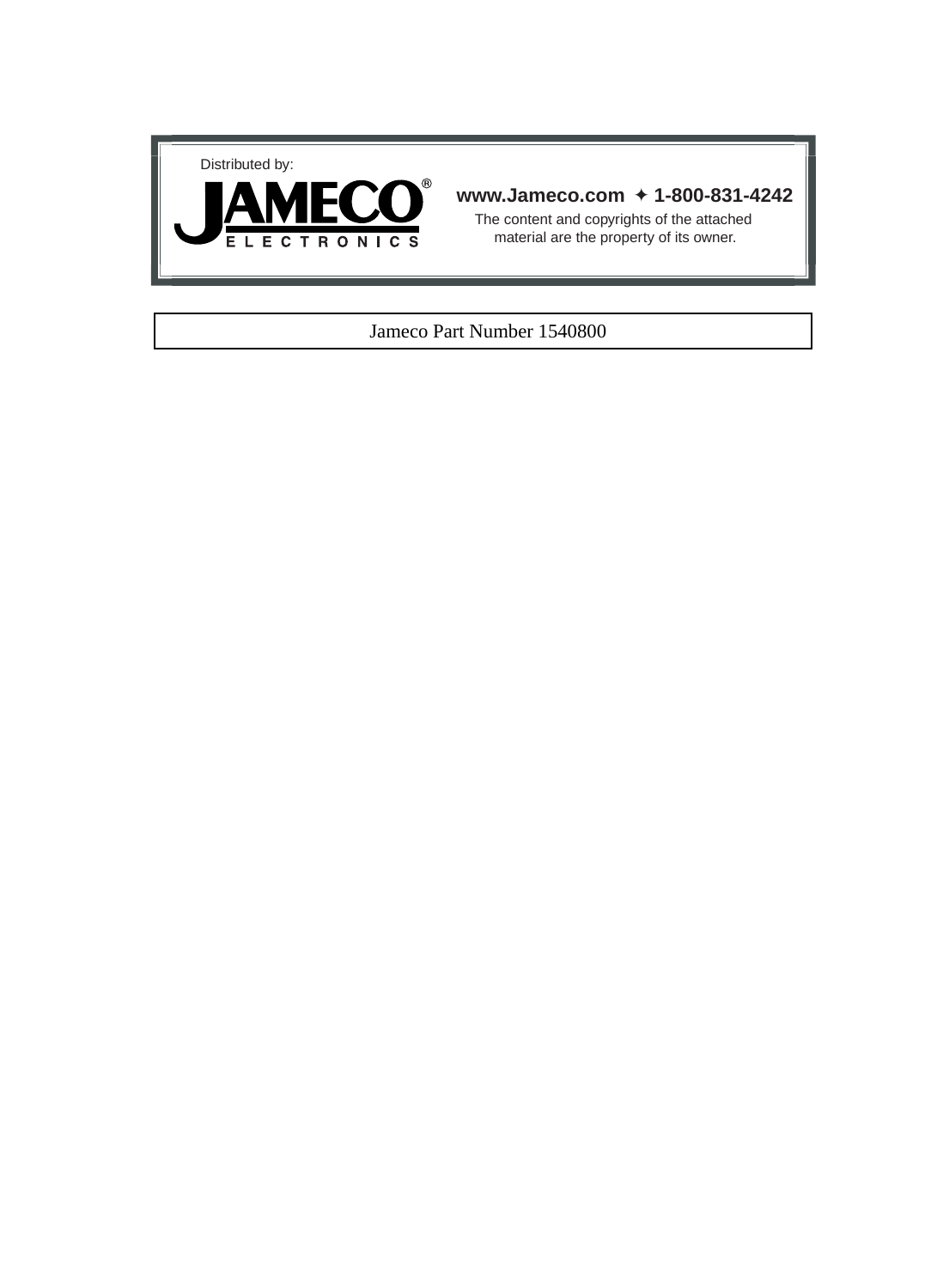



# **MMBTA05 / MMBTA06**

**NPN SMALL SIGNAL SURFACE MOUNT TRANSISTOR** 

#### **Features**

- Epitaxial Planar Die Construction
- Complementary PNP Type Available (MMBTA55 / MMBTA56)
- Ideal for Low Power Amplification and Switching
- **Lead Free/RoHS Compliant (Note 3)**
- **Qualified to AEC-Q101 Standards for High Reliability**

## **Mechanical Data**

- Case: SOT-23
- Case Material: Molded Plastic. UL Flammability Classification Rating 94V-0
- Moisture Sensitivity: Level 1 per J-STD-020C
- Terminal Connections: See Diagram
- Terminals: Solderable per MIL-STD-202, Method 208 Lead Free Plating (Matte Tin Finish annealed over
- Alloy 42 leadframe). • MMBTA05 Marking (See Page 3): K1G, K1H
- 
- MMBTA06 Marking (See Page 3): K1G • Ordering & Date Code Information: See Page 3
- Weight: 0.008 grams (approximate)

## B **All Dimensions in mm** C 3 A E  $J + L$ TOP VIEW M  $\mathsf B$ H G  $D$ K

| <b>SOT-23</b> |                      |       |  |  |  |  |  |  |  |  |
|---------------|----------------------|-------|--|--|--|--|--|--|--|--|
| Dim           | Min                  | Max   |  |  |  |  |  |  |  |  |
| A             | 0.37                 | 0.51  |  |  |  |  |  |  |  |  |
| в             | 1.20                 | 1.40  |  |  |  |  |  |  |  |  |
| C             | 2.30                 | 2.50  |  |  |  |  |  |  |  |  |
| D             | 0.89                 | 1.03  |  |  |  |  |  |  |  |  |
| Е             | 0.45                 | 0.60  |  |  |  |  |  |  |  |  |
| G             | 1.78                 | 2.05  |  |  |  |  |  |  |  |  |
| н             | 2.80                 | 3.00  |  |  |  |  |  |  |  |  |
| J             | 0.013                | 0.10  |  |  |  |  |  |  |  |  |
| Κ             | 0.903                | 1.10  |  |  |  |  |  |  |  |  |
| L             | 0.45                 | 0.61  |  |  |  |  |  |  |  |  |
| М             | 0.085                | 0.180 |  |  |  |  |  |  |  |  |
| α             | 0°                   | 8°    |  |  |  |  |  |  |  |  |
|               | All Dimensions in mm |       |  |  |  |  |  |  |  |  |

#### **Maximum Ratings** @T<sub>A</sub> = 25°C unless otherwise specified

| <b>Characteristic</b>                            | <b>Symbol</b>                                         | MMBTA05 | MMBTA06         | Unit          |
|--------------------------------------------------|-------------------------------------------------------|---------|-----------------|---------------|
| Collector-Base Voltage                           | $\rm V_{CBO}$                                         | 60      | 80              |               |
| Collector-Emitter Voltage                        | $\rm V_{CEO}$                                         | 60      | 80              |               |
| Emitter-Base Voltage                             | $V_{EBO}$                                             | 4.0     |                 |               |
| Collector Current - Continuous (Note 1)          |                                                       | 500     |                 | mA            |
| Power Dissipation (Note 1)                       |                                                       | 300     |                 | mW            |
| Thermal Resistance, Junction to Ambient (Note 1) | $R_{\theta$ JA                                        | 417     |                 | $\degree$ C/W |
| Operating and Storage Temperature Range          | $\mathsf{T}_{\mathsf{i}},\,\mathsf{T}_{\texttt{STG}}$ |         | $-55$ to $+150$ |               |

1 2

## **Electrical Characteristics** @T<sub>A</sub> = 25°C unless otherwise specified

| <b>Characteristic</b>                          |                    | Symbol                          | Min      | Max  | Unit       | <b>Test Condition</b>                                                             |
|------------------------------------------------|--------------------|---------------------------------|----------|------|------------|-----------------------------------------------------------------------------------|
| <b>OFF CHARACTERISTICS (Note 2)</b>            |                    |                                 |          |      |            |                                                                                   |
|                                                |                    |                                 |          |      |            |                                                                                   |
| Collector-Base Breakdown Voltage               | MMBTA05<br>MMBTA06 | $V_{(BR)CBO}$                   | 60<br>80 |      | V          | $I_c = 100 \mu A$ , $I_F = 0$                                                     |
| Collector-Emitter Breakdown Voltage            | MMBTA05<br>MMBTA06 | $V_{(BR)CEO}$                   | 60<br>80 |      | V          | $I_c = 1.0 \text{mA}, I_B = 0$                                                    |
| Emitter-Base Breakdown Voltage                 |                    | $V_{\rm (BR) EBO}$              | 4.0      |      | V          | $I_{E} = 100 \mu A$ , $I_{C} = 0$                                                 |
| Collector Cutoff Current                       | MMBTA05<br>MMBTA06 | $I_{CBO}$                       |          | 100  | nA         | $V_{CB} = 60V, I_F = 0$<br>$V_{CB} = 80V, I_F = 0$                                |
| Collector Cutoff Current<br>MMBTA05<br>MMBTA06 |                    | $I_{CES}$                       |          | 100  | nA         | $V_{CE} = 60V$ , $I_{BO} = 0V$<br>$V_{CF} = 80V$ , $I_{BO} = 0V$                  |
| ON CHARACTERISTICS (Note 2)                    |                    |                                 |          |      |            |                                                                                   |
| <b>IDC Current Gain</b>                        |                    | $h_{FE}$                        | 100      |      |            | $I_C = 10 \text{mA}$ , $V_{CF} = 1.0 \text{V}$<br>$I_c = 100$ mA, $V_{CE} = 1.0V$ |
| Collector-Emitter Saturation Voltage           |                    | $V_{CE(SAT)}$                   |          | 0.25 | $\vee$     | $I_c = 100$ mA, $I_B = 10$ mA                                                     |
| Base-Emitter Saturation Voltage                |                    | $\mathsf{V}_{\mathsf{BE(SAT)}}$ |          | 1.2  | $\vee$     | $I_c = 100$ mA, $V_{CF} = 1.0V$                                                   |
| <b>SMALL SIGNAL CHARACTERISTICS</b>            |                    |                                 |          |      |            |                                                                                   |
| Current Gain-Bandwidth Product                 |                    | $f_T$                           | 100      |      | <b>MHz</b> | $V_{CE} = 2.0 V$ , $I_C = 10 mA$ ,<br>$f = 100MHz$                                |

Note: 1. Device mounted on FR-4 PCB, 1 inch x 0.85 inch x 0.062 inch; pad layout as shown on Diodes Inc. suggested pad layout

document AP02001, which can be found on our website at http://www.diodes.com/datasheets/ap02001.pdf.

2. Short duration pulse test used to minimize self-heating effect.

3. No purposefully added lead.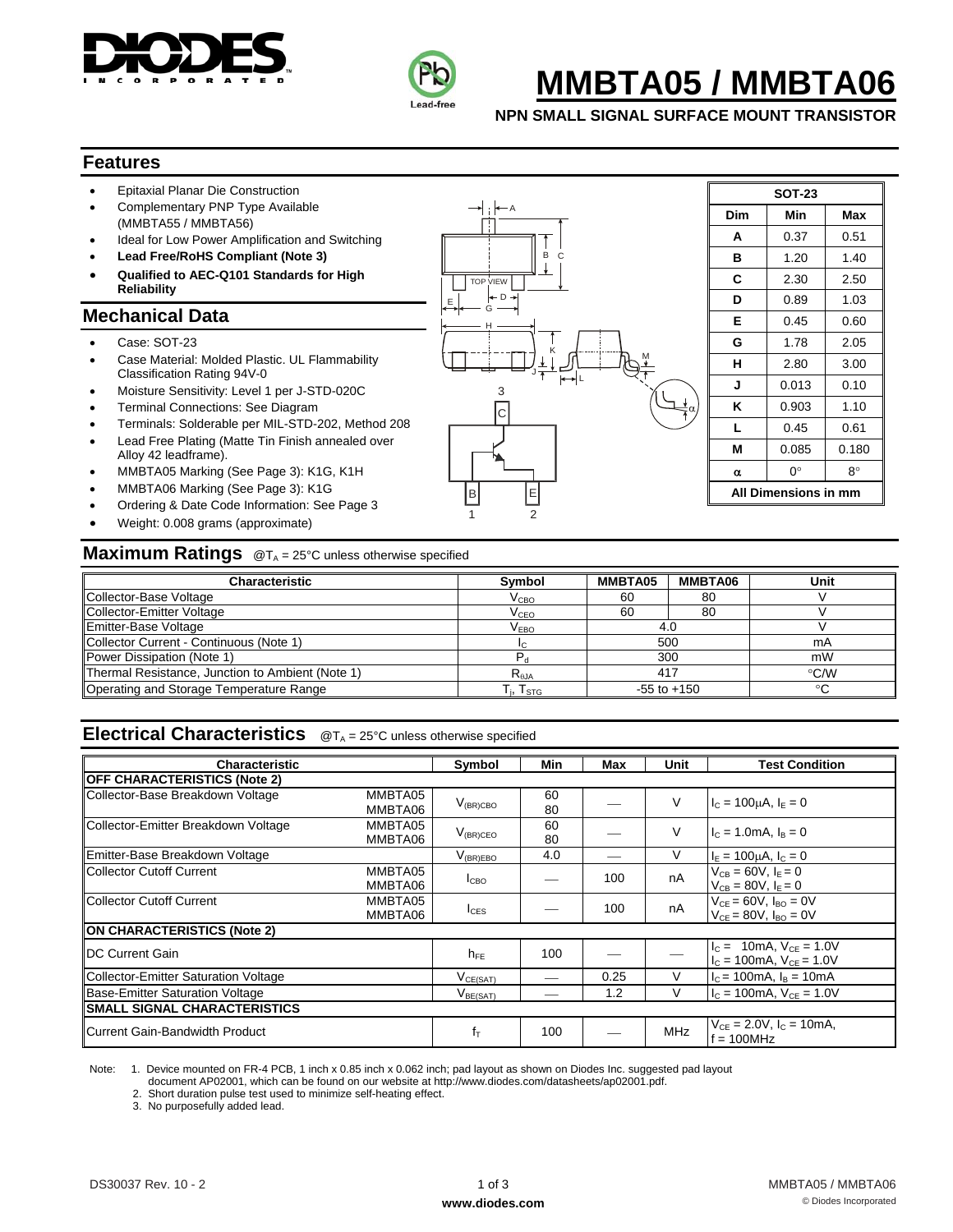